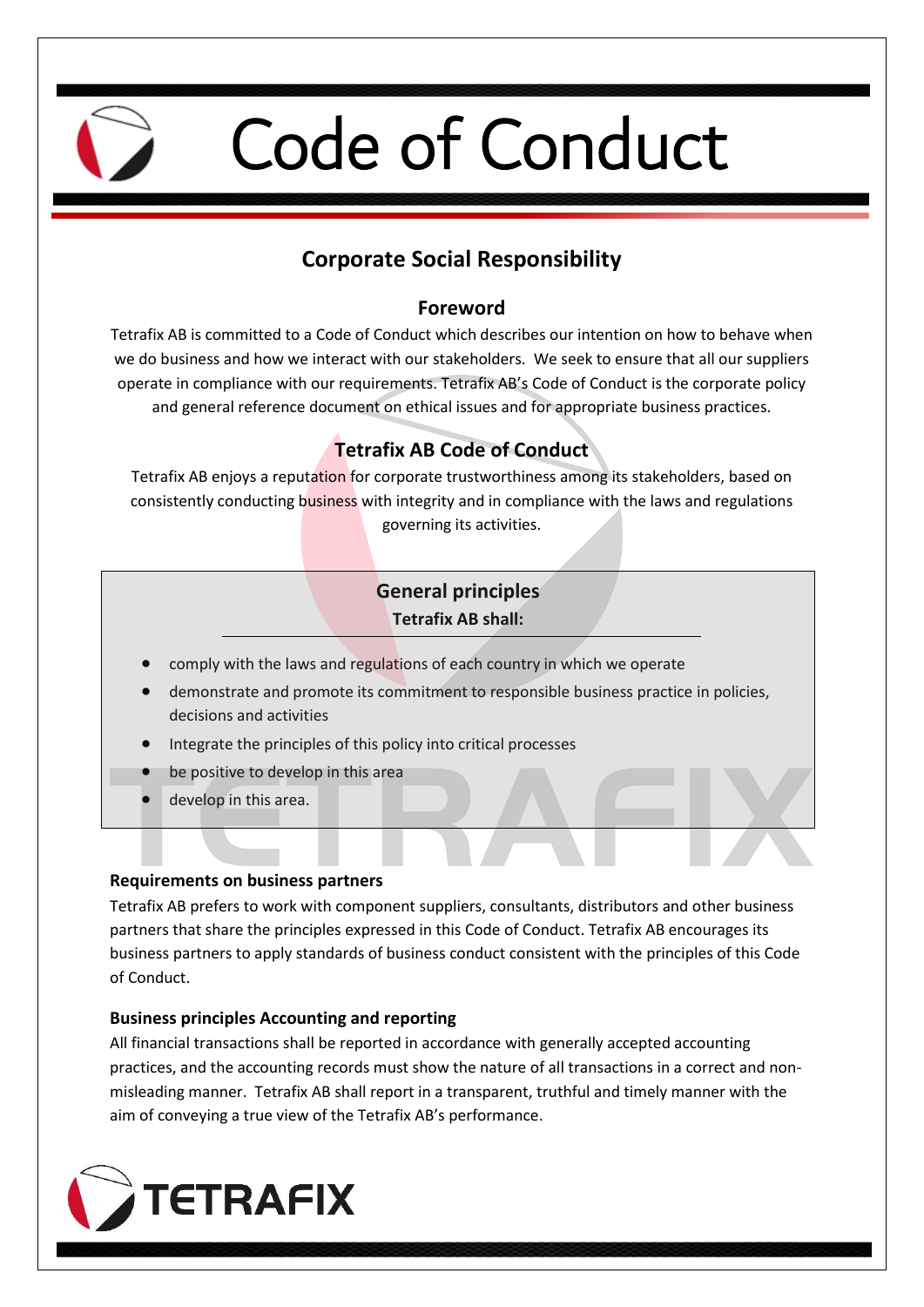#### **Anti-corruption**

Tetrafix AB shall not participate in or endorse any corrupt practices. Representatives of the Tetrafix AB shall not offer customers, potential customers, suppliers, consultants, governments or others, any rewards or benefits in violation of applicable laws or established business practices stricter than applicable laws, in order to obtain or retain business or to gain any other improper advantage. Tetrafix AB employees shall not accept payments, gifts or other kinds of reimbursement from a third party that could affect or appear to affect their objectivity in their business decisions. All representatives of the Tetrafix AB shall conduct their private and other external activities and financial interests in a manner that does not conflict or appear to conflict with the interests of Tetrafix AB. Employees' private interests shall not influence, or appear to influence, their judgement or actions in performing their duties as representatives of Tetrafix.

#### **Company property and resources**

Tetrafix AB's property and resources shall be used for business objectives. The property and resources shall not be used for personal gain, fraudulent purposes, or in any other inappropriate manner.

#### **Taxation**

Tetrafix AB shall comply with the tax laws and regulations of each country in which it operates.

#### **Customer offering**

Tetrafix AB shall ensure that its products meet all applicable regulatory requirements. Tetrafix AB shall design its products with a focus on our core values of quality, innovation and environmental care.

#### **Marketing and sales**

Tetrafix AB shall present its products and services accurately and shall comply with applicable regulatory and legal requirements. Tetrafix AB shall not make false statements or provide misleading information regarding its products or their performance, including the safety and environmental attributes of the products.

#### **Fair competition practices**

Tetrafix AB shall compete in a fair manner and with integrity. Tetrafix AB shall not exchange information or enter into agreements or understandings with competitors, customers or suppliers in a way that improperly influences the market place or the outcome of a bidding process.

#### **Principles of human rights and social justice Human rights**

Tetrafix AB shall support and respect the protection of internationally proclaimed human rights and make sure the Tetrafix AB is not complicit in human rights abuses.

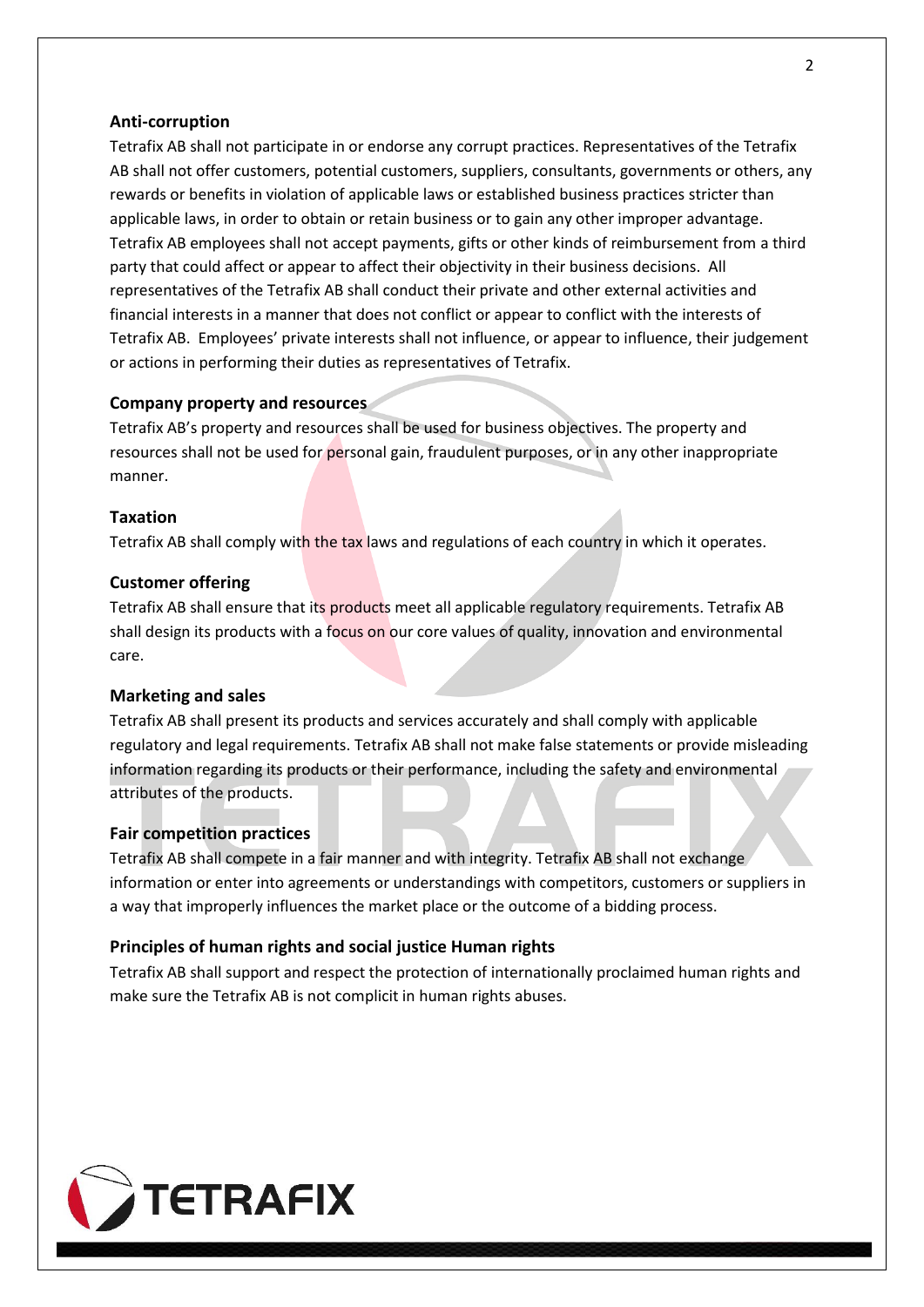#### **Non-discrimination**

All employees shall have equal opportunities based on competencies, experience and performance regardless of gender, race, religion, age, disability, sexual orientation, nationality, political opinion, union affiliation, social background or ethnic origin. All employees shall be treated with respect. Discrimination, physical or verbal harassment, or any illegal threats are not tolerated.

#### **Workplace practice**

The necessary conditions for a safe and healthy work environment shall be provided for all Tetrafix AB employees.

#### **Forced labour**

Tetrafix AB shall not engage in or support forced, bonded or compulsory labour, nor shall Tetrafix AB require any form of deposit or confiscate identification papers from employees. Employees are free to leave their employment after reasonable notice as required by law and contract.

#### **Child labour**

Child labour is not tolerated. The minimum employment age is the age of completion of compulsory school and needs to comply with the laws and regulations of each applicable country.

#### **Freedom of association**

Tetrafix AB respects the right of all employees to join an association to represent their interests as employees, to organize and to bargain collectively or individually. Tetrafix AB shall respect the recognized unions. An employee's right to refrain from joining a union is equally respected. Tetrafix AB shall notify employees' representatives and relevant government authorities of major changes in our operations as required by law.

#### **Working hours and compensation**

Tetrafix AB shall comply with applicable laws, agreements and industry standards on working hours and compensation.

#### **Environmental principles & Resource efficiency**

Tetrafix AB products and processes shall be designed in such a way that energy, natural resources and raw materials are used efficiently, and waste and residual products are minimized.

#### **Precautionary principle**

Tetrafix AB shall avoid materials and methods posing environmental and health risks when suitable alternatives are available. Particular emphasis shall be put on evaluating the potential risks of present and future substances and operations in order to minimize the negative impact on the environment.

#### **Responsibility of Managers and Employees**

It is the responsibility of Tetrafix AB managers to communicate and demonstrate the content as well as the spirit of this document within their organizations, and to encourage employees to reveal behaviour that may be non-compliant with these principles.